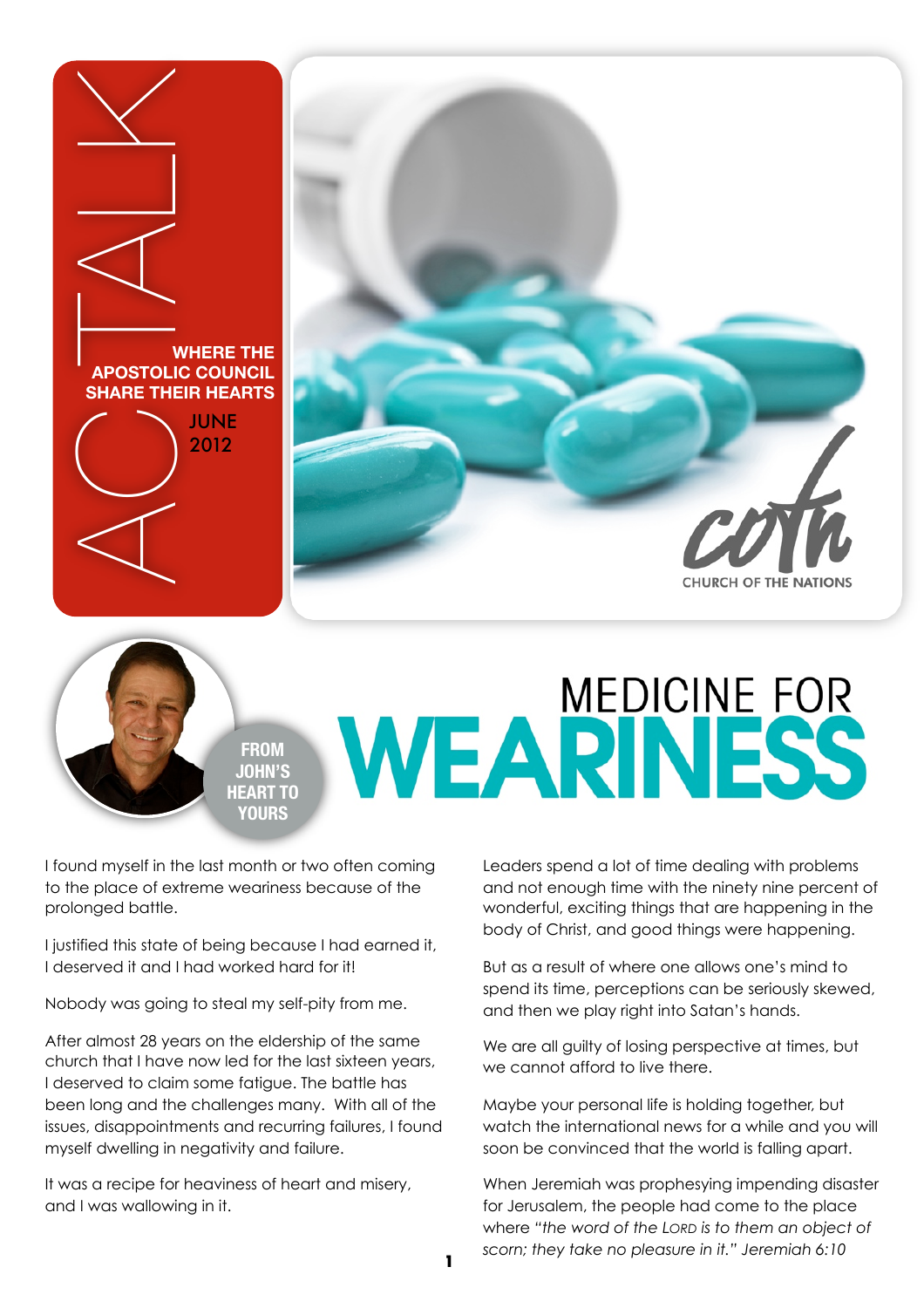We face the reality in the world in which we live, where God's Word is now so compromised in order to be culturally relevant and inoffensive that its power is being lost.

Then the Lord said to Jeremiah: *"Stand by the roads, and look, and ask for the ancient paths, where the good way is; and walk in it, and find rest for your souls."*

Sadly the people said: *'We will not walk in it.' Jeremiah 6:16 (ESV)*

The greatest revival in the history of the church is now recognized as the one that took place in the1970's and 1980's, when all across the world the so called Charismatic Renewal drew more unbelievers into the Kingdom of God than any other revival ever has.

My memory of those years is one of a surge of faith and an outpouring of the Spirit.

We have lost much of the power of those days when we read the Word at face value, believed it and did it.

They were the days of the "faith" revival, and simple declaration of the truths of scripture changed us forever.

Somehow we no longer sing the words of scripture as we used to. We focus now on a "Therapeutic God" whose job it is to give us a better life while we try to be morally relevant and are careful not to judge. As long as we don't harm others, then - if it feels good - God must want me to have it.

Our focus is inward and our songs are about me.

It's not working!

The miracle power of God's Word is in bold declaration and uncompromising obedience.

When David got to the end of himself and was greatly distressed and even his band of followers who had been hiding with him at Ziklag turned against him and wanted to stone him to death because their wives and children had been stolen and their houses burned, *" David encouraged and strengthened himself in the Lord his God." 1 Samuel 30:6*

How did he do it?

Firstly, I believe, he went aside with God and waited expectantly for Him. *"… they who wait for the Lord shall renew their strength;" Isaiah 40:31 (ESV)*

And then He began to quote "The Truth" to himself because *"whatever was written in former days was written for our instruction, that through endurance and through the encouragement of the Scriptures we might have hope."* Romans 15:4–6 (ESV)

Maybe he pulls out one of his Psalms. He reads it.

Then he shouts for joy in the Lord, telling himself *"praise befits the upright.*"

> At a time in his life he had to fake madness and humiliated himself by drooling and scratching on the door and then hid himself and his followers in a cave.

But he never gave up.

That's when he sang to God a new song:

*"I will bless the Lord at all times; his praise shall continually be in my mouth. My soul makes its boast in the Lord; let the* 

*humble hear and be glad. Oh, magnify the Lord with me, and let us exalt his name together!* 

*I sought the Lord, and he answered me and delivered me from all my fears.* 

*Those who look to him are radiant, and their faces shall never be ashamed.* 

*This poor man cried, and the Lord heard him and saved him out of all his troubles.*

*The angel of the Lord encamps around those who fear him, and delivers them." Psalm 34:1–7 (ESV)* 

## **That's** how you encourage and strengthen yourself in the Lord.

**That's** how you get through a bad day.

**That's** how you emerge from a desert.

- **That's** the medicine you have to take for a sick heart.
- **That's** the treatment for heaviness and weariness.
- **That's** the way we get out of ourselves and out of our misery and out of our inward self serving bitterness and become "overcomers" once again.